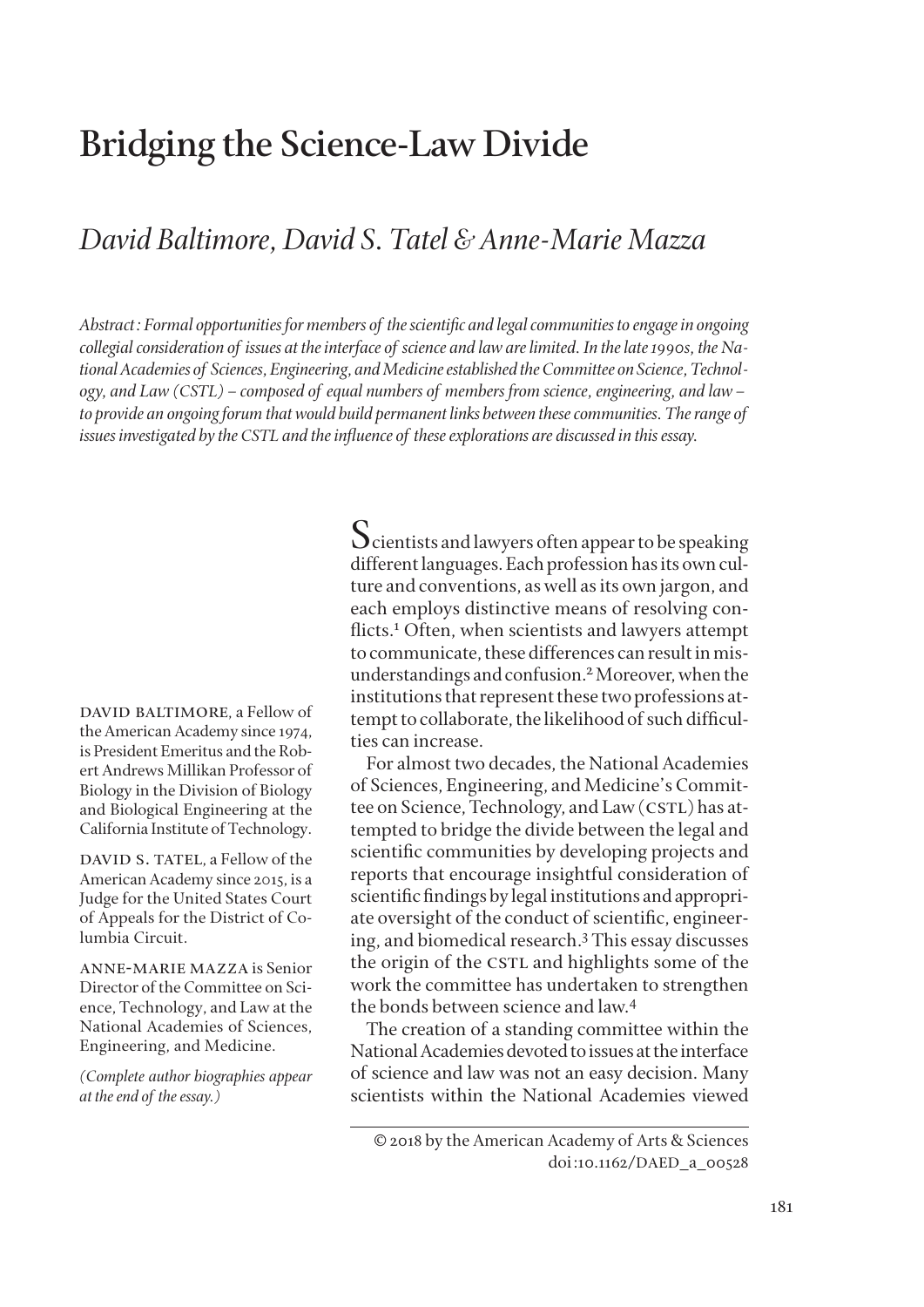*Science-Law Divide*

*Bridging the*  the sometimes brutal adversarial nature of the exchanges among legal professionals as unsuitable for an institution devoted to the scholarly search for scientific truth. The National Academies' mission of offering high-quality objective expert advice on some of the most pressing challenges facing the nation and the world seemed to some to be incompatible with the advocacy mission that animates much of legal discourse. When a need arose to address an issue pertinent to the legal profession, various committees of the National Academies would step up to offer advice on the particular situation, and then return to other issues focused more on scientific research than law.5

> This ad hoc system of responding to issues involving questions of both science and law began to change in the 1990s. The science establishment could not help but recognize that science and law were becoming increasingly entangled in both the conduct of science and the development of public policy. Increasing regulation of scientific and academic research placed constraints on the conduct of scientific inquiry. Litigation was becoming more complex and often required testimony from scientific experts. Attorneys specializing in certain areas of litigation like toxic torts sometimes interpreted data, like clusters of adverse outcomes, in ways that were at odds with the consensus of the scientific community.

> The legal system acknowledged the need for judges and attorneys to develop a more sophisticated understanding of science when, in the 1990s, the U.S. Supreme Court issued several decisions instructing judges to play a more active role in deciding what expert testimony a jury could hear. In the 1993 case *Daubert v. Merrell Dow Pharmaceuticals, Inc.*, the Supreme Court stated that, in order to be admissible as evidence, scientific testimony must be based upon credible scientific methodology.6 Judges were charged with conducting a rigorous assess

ment of the validity of scientific testimony before they decided to allow it. In establishing this standard, the Supreme Court quoted a brief submitted by the National Academy of Sciences and the American Association for the Advancement of Science as *amici curiae*: "Science is not an encyclopedic body of knowledge about the universe. Instead, it represents a *process* for proposing and refining theoretical explanations about the world that are subject to further testing and refinement."7 The brief stated:

The scientific community's well established criteria and institutional mechanisms for evaluating the validity of scientific assertions provide courts with clear and understandable guidance on how they can rationally and consistently evaluate scientific evidence. Courts should admit scientific evidence only if it conforms to scientific standards and is derived from methods that are generally accepted by the scientific community as valid and reliable. Such a test promotes sound judicial decision-making by providing workable means for screening and assessing the quality of scientific expert testimony in advance of trial.<sup>8</sup>

Several years later in 1999, in *Kumho Tire Co. v. Carmichael*, the Supreme Court considered whether "technical or other specialized knowledge," including testimony from the field of engineering, should also be evaluated for relevance and reliability in a manner consistent with the criteria offered in the *Daubert* decision. In that case, the National Academy of Engineering submitted an *amicus curiae* brief stating:

Engineering, although differing in many respects from science, is founded on scientific understanding. In particular, the development of detailed understanding of the causes of the failure of an engineered device is a central feature of engineering: this effort involves a scientific-style investigation to understand the mechanism of failure at a fundamental, quantitative level.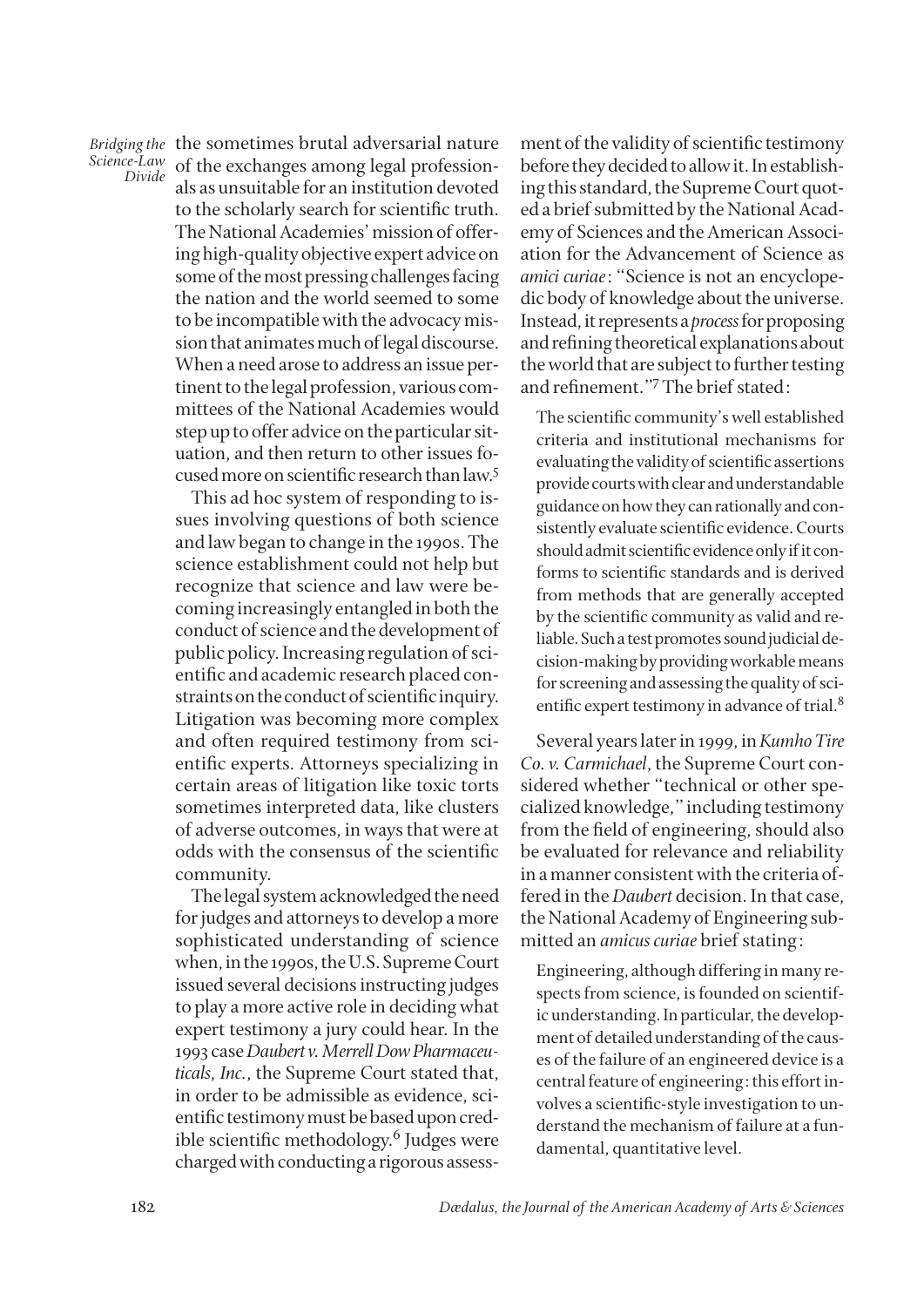In *Kumho*, the Supreme Court ruled that a trial court's gatekeeping role extends to all expert testimony.

In light of their important role in these Supreme Court decisions establishing the standards of admissibility for scientific evidence, the National Academies became more receptive to the establishment of an independent committee that could address topics that required an understanding of both science and law. The Academies' leadership came to agree with many leaders in the legal community (including U.S. Supreme Court Associate Justice Stephen Breyer and U.S. Federal District Court Judge Jack Weinstein) that there would be an evergrowing need for the legal and scientific communities to work with each other on issues of importance to the nation. The need for a prominent forum for representatives of these communities to get to know each other, understand their cultures, and exchange ideas was becoming more and more evident.

In March 2000, Donald Kennedy and Richard Merrill convened the Committee on Science, Technology, and Law, a new standing committee under the auspices of the National Academies of Sciences, Engineering, and Medicine.9 Kennedy and Merrill sought to bring together distinguished members of the science and law communities to stimulate discussions that would lead to a better understanding of the role of science in legal decisions and government policies and to a better understanding of the legal and regulatory frameworks that govern the conduct of science. At biannual meetings, scientists and members of the legal community, including members of the legal academy and judiciary, were encouraged to bring to the committee topics of national importance that would be best addressed from the perspective of both communities. Sessions at each meeting were built around controversial or emerging issues and often led to the development of project ideas for

consensus studies and convening activities. David At the time it was established, Kennedy and Baltimore, Merrill noted, the CSTL could "not hope to  $\frac{Duvu}{\delta}$  Anne-Marie canvass the entire terrain. Instead, we hope Mazza to become one of several contributors to the growing dialogue between science, engineering, and law; a supporter of initiatives by other organizations; and a catalyst for promoting productive collaboration among participants from all affected disciplines."10 Eighteen years later, it's probably fair to say that Kennedy and Merrill could never have envisaged either the wide range of topics the CSTL would explore or the impact of these explorations.

In 2009, Kennedy and Merrill passed leadership of the CSTL to Richard Meserve and David Korn, and in 2015, Meserve and Korn passed leadership of the committee to David Baltimore and David S. Tatel (coauthors of this essay).<sup>11</sup> It is clear that the National Academies' and Kennedy and Merrill's decision to establish the CSTL was prescient. Many issues we face today, and will face in the future, require and benefit from the active engagement of both the legal and scientific communities.

 $\mathbf 1$  he pursuit of truth is a goal of both science and law. Science is almost always open-ended: it is a process for investigating nature that reaches tentative interpretations based on the data at hand and subject to reinterpretation as continuing investigations generate ever more data that modify prior understandings or provide new insight. The law, too, requires constant refinement and reinterpretation. From both professions, society often demands that practical decisions be made on the basis of incomplete information. Both scientists and judges seek explanations for phenomena to gain a better understanding of a particular situation. The scientist seeks truth through an iterative process wherein a hypothesis is posed, data are collected and analyzed, and new understanding is gained that then gener-

*David S. Tatel*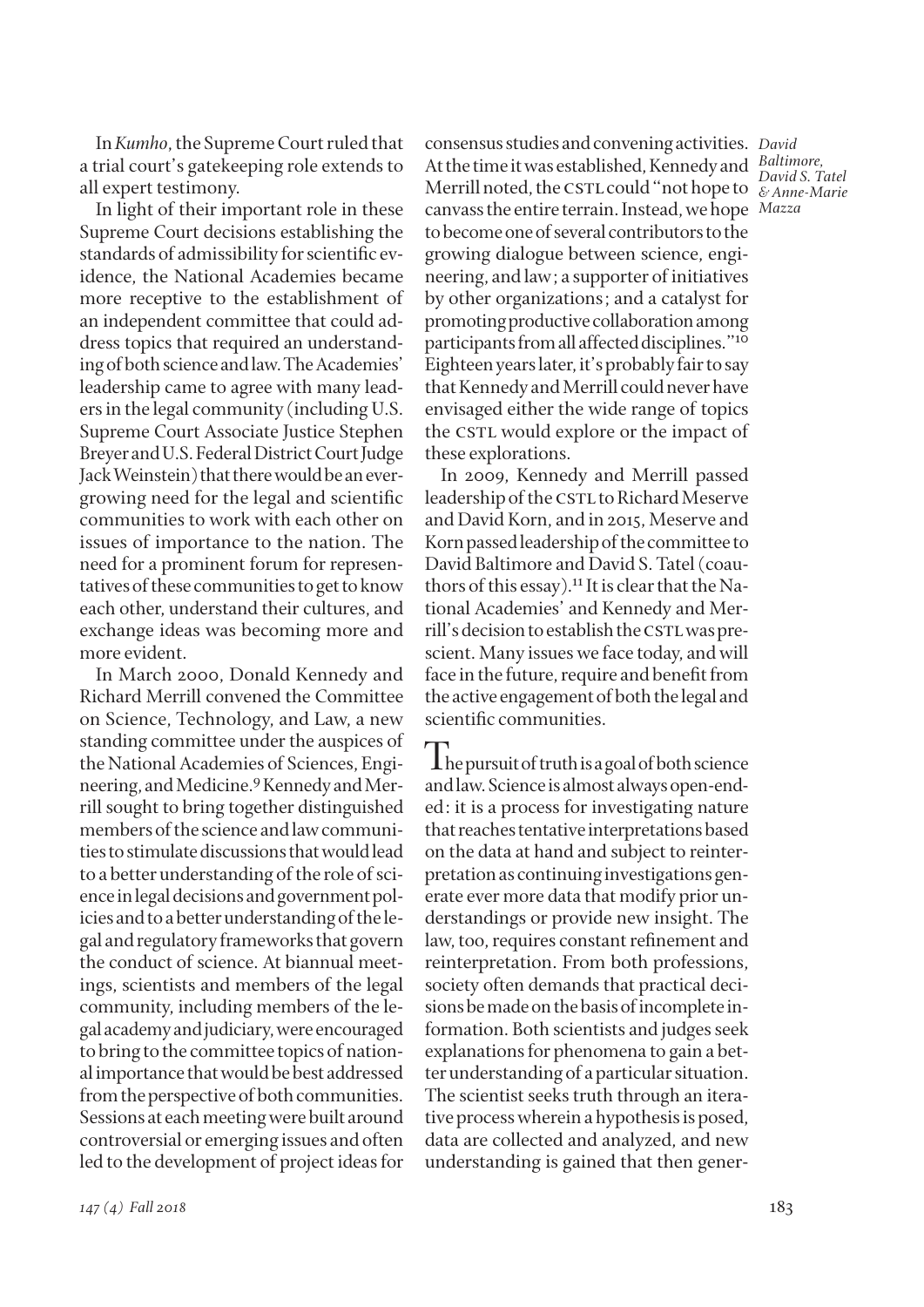*Science-Law Divide*

*Bridging the*  ates new lines of inquiry. While this may appear to be a straightforward linear process, in practice, science is often surprisingly messy. Concurrent parallel lines of inquiry, collaborative exchange, and ongoing efforts to build a consensus through review and commentary on emerging research are the norm. The result in the bestcase scenario is a transparent process that provides an opportunity for correction and refinement through peer review and further study. In science, evidence is continuously gathered, challenged, and refined until consensus develops, though a degree of uncertainty is associated with most scientific conclusions. The scientific community readily accepts that today's knowledge could be (and should be) revised if new data and findings lead to new conclusions. By continuing to collect evidence and test the limits of theories, the scientific enterprise, by its very nature, is self-correcting.

Law also builds on the past, though change proceeds at a more deliberate pace. In interpreting the law and in some admissibility decisions, precedent is given great weight, and judges typically do not have the option of postponing judgment until additional information emerges. In areas ranging from climate and the environment to medical practice and pharmacology, regulations and laws are written even though scientific understanding may be incomplete and uncertain. Legal disputes must be resolved without delay based upon the data at hand, and the legal community must respect legal conventions that may constrain the search for truth. As noted in *Ethyl Corporation v. Environmental Protection Agency*,

We must look at the decision not as the chemist, biologist or statistician that we are qualified neither by training nor experience to be, but as a reviewing court exercising our narrowly defined duty of holding agencies to certain minimal standards of rationality. Although (our) inquiry into the facts is to be searching and careful, the ultimate standard of review is a narrow one. We must affirm unless the agency decision is arbitrary or capricious.<sup>12</sup>

While relying on legal precedent established by previous rulings may provide continuity, such precedent may impede consideration of advances in science and technology as they emerge outside the courtroom.

The difficulty in reforming common legal practice became apparent when, in 2006, under the CSTL's auspices, a committee was appointed to undertake a congressionally mandated study of the forensic sciences in the United States. The committee–which was cochaired by Judge Harry Edwards, U.S. Court of Appeals for the District of Columbia Circuit, and Constantine Gatsonis, professor and director of the Center for Statistical Sciences at Brown University –issued a landmark study in 2009 that found the forensic sciences to be systemically flawed. In reviewing the scientific underpinnings of many forensic disciplines, the committee found a lack of rigorous scientific research and noted that "[w]ith the exception of nuclear  $DNA$  analysis  $\ldots$ no forensic method has been rigorously shown to have the capacity to consistently, and with a high degree of certainty, demonstrate a connection between evidence and a specific individual or source."<sup>13</sup> This finding undercuts decades of testimony by forensic experts who asserted that evidence associated with a crime scene could have originated with only one individual or object, to the exclusion of all other persons or objects in the world.14

For example, one of the forensic techniques that the committee reviewed in detail was forensic odontology, or "bite mark" analysis. Like many of the forensic sciences, the criteria for evaluating bite mark evidence were developed in the context of law enforcement investigations and not in scientific laboratories. In 1974, three dentists testified that they could match bite impres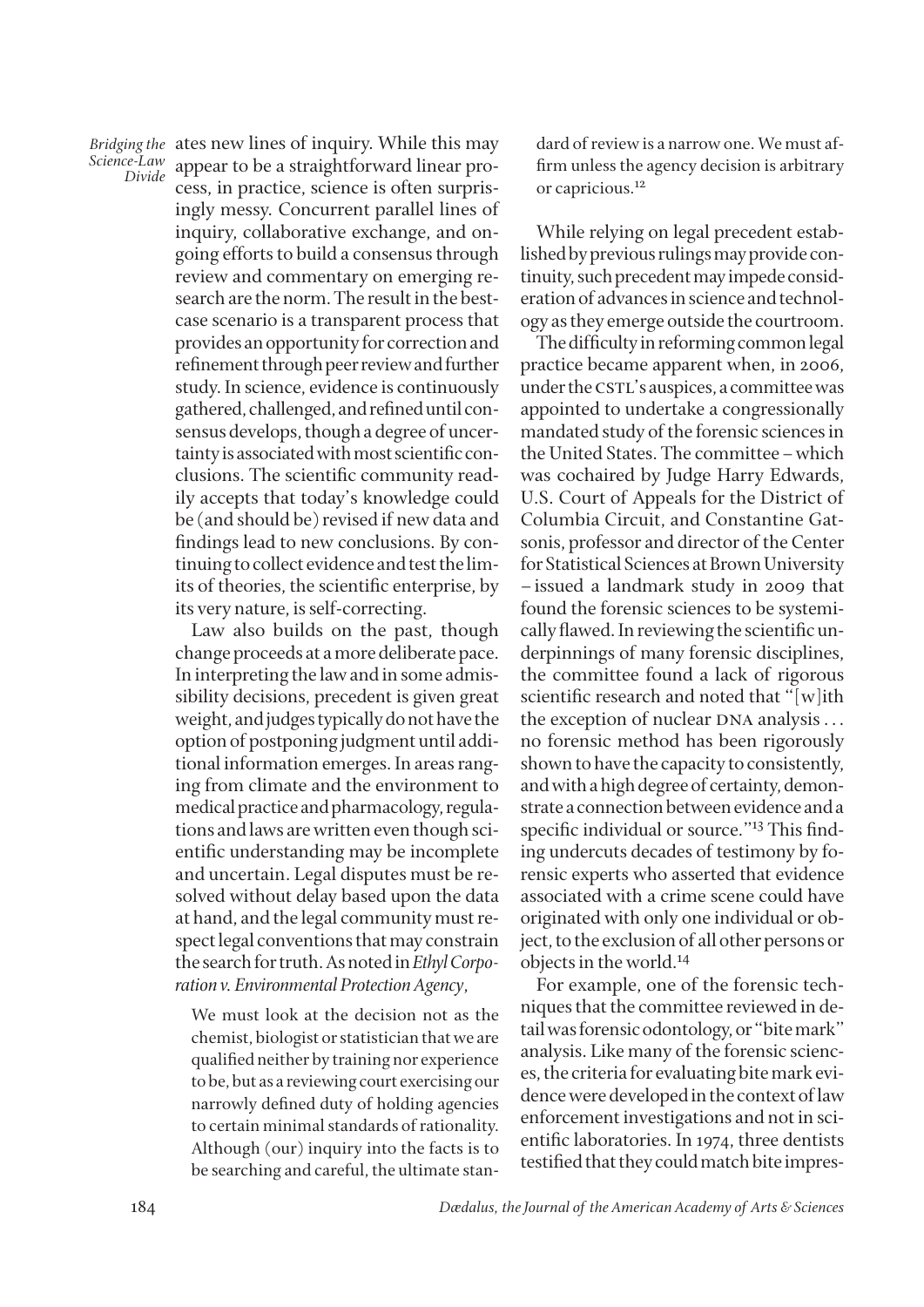sions found on the body of an exhumed victim to a suspect, Walter Edgar Marx. Marx was convicted, and the decision was upheld by a California appeals court in 1975. Despite the unprecedented nature of the claims, the California appeals court declined to require a *Frye* hearing, since the techniques used by the dentists (for instance, X-rays, models, microscopy, and photography) were well established.15 Since there was no scientific methodology or testing of bite marks, nor any science connecting an individual to bite marks, the court concluded there was therefore no need for such a hearing. Instead, the appeals court deferred to the trial judge who believed that bite mark evidence was sound. The Marx decision laid the foundation for the admission of bite marks into evidence and set a precedent that has influenced many courts, despite the fact that bite mark evidence has now largely been discredited.

In conducting its review, the committee found that

Although the majority of forensic odontologists are satisfied that bite marks can demonstrate sufficient detail for positive identification, no scientific studies support this assessment, and no large population studies have been conducted. In numerous instances, experts diverge widely in their evaluations of the same bite mark evidence, which has led to questioning the value and scientific objectivity of such evidence.

Further, the committee noted that it "received no evidence of an existing scientific basis for identifying an individual to the exclusion of all others." Following such an assessment, one might expect that judges would no longer allow testimony that links a bite mark to a specific individual. Yet, today, bite mark evidence remains admissible in some courts,<sup>16</sup> although not in others.17 The scientific community finds the resistance to change by the legal community difficult to understand. Scientists are

mystified when the courts resist embrac- David ing new knowledge that represents a scien-Baltimore, tific consensus. It appears that the law has  $\frac{B}{\&\text{A}nne\text{Marie}}$ few systems designed to take advantage of Mazza the evolving nature of scientific knowledge. Judges seem to feel free to ignore scientific advances, especially in cases involving forensic sciences.18 Procedures to aid scientific understanding in civil trials, such as *Daubert* hearings, appear to be far rarer in criminal trials, although the Court in *Daubert* was interpreting a federal rule of evidence that is in theory equally applicable in civil and criminal litigation. Research is needed to understand the extent to which *Daubert* hearings are held in civil and criminal cases. If there is a wide variation, it would be important to understand whether this is a failure of judicial education, or a reflection of a more systemic issue.19

Cases involving complex scientific evidence can place great demands on judges. Most judges do not come to the bench with a strong background in science or technology. Following the *Daubert* decision, judges needed more information on how scientists determine the validity of scientific assertions. In an effort to provide such assistance, the Federal Judicial Center (FJC), the research and education agency of the federal judiciary, developed a series of educational programs that allowed judges to interact with scientists to better understand the culture, process, and methods of science. In 1995, the FJC developed the first edition of the *Reference Manual on Scientific Evidence*, in part in response to the Supreme Court's *Daubert* decision. In order to satisfy *Daubert*'s reliability standards, the Supreme Court instructed judges to consider whether a proffered expert opinion was the product of scientific reasoning and scientifically sound methodology. The chapters in the *Reference Manual* describe basic principles of major scientific fields from which legal evidence is typically derived and provide examples of cases where such evidence was

*David S. Tatel*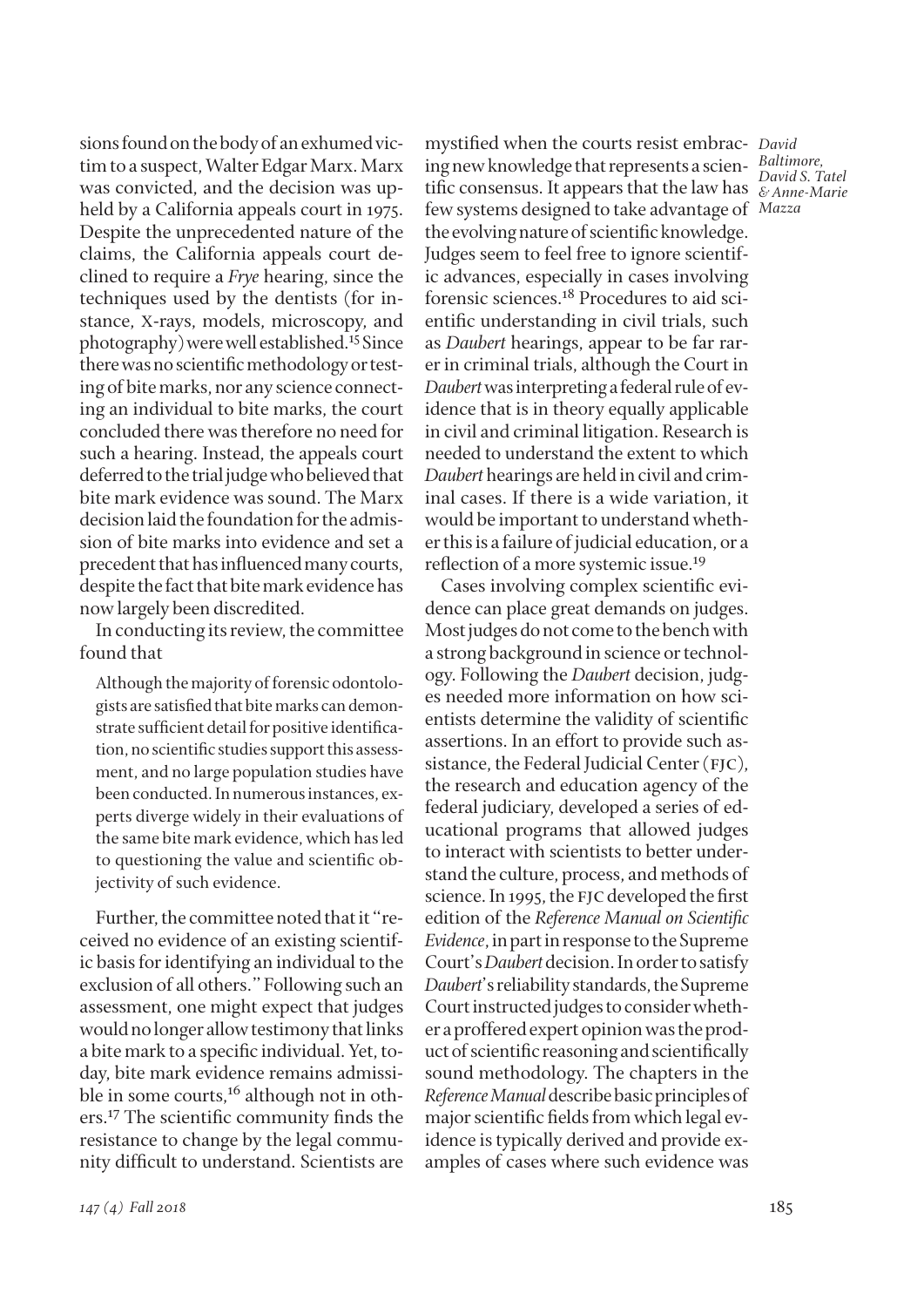*Divide*

*Bridging the*  used. The manual contains glossaries of *Science-Law* technical terms that scientists may use in particular areas of scientific inquiry.

> The purpose of the *Reference Manual* is to provide judges with sufficient understanding to hold an informed conversation with expert witnesses and attorneys while considering challenges to the admissibility of the scientific evidence. As noted in *Lead Industries Association, Inc. v. Environmental Protection Agency*:

[T]he court "must understand enough about the problem confronting the agency to comprehend the meaning of the evidence relied upon and the evidence discarded; the questions addressed by the agency and those bypassed; the choices open to the agency and those made." . . . However, it is appropriate to sound some notes of caution about the limits of this exercise. First, we would be less than candid if we failed to acknowledge that we approach the task of examining some of the complex scientific issues presented in cases of this sort with some diffidence. More important, we stress that our review of the evidence is not designed to enable us to second-guess the Agency's expert decisionmaker. . . . Congress has entrusted the Agency with the responsibility for making these scientific and other judgments, and we must respect both Congress' decision and the Agency's ability to rely on the expertise that it develops.20

Soon after the establishment of the CSTL, the National Academies and the fjc recognized a unique opportunity to establish stronger ties between the scientific community and the federal judiciary. The director of the fjc and the program officer overseeing the Center's studies on scientific evidence were given permanent memberships on the committee. The fjc subsequently asked the CSTL to collaborate on the development of an expanded third edition of the *Reference Manual on Scientific Evidence*.

An advisory committee–cochaired by Judge Gladys Kessler, U.S. District Court

for the District of Columbia, and Jerome Kassirer, professor of medicine at Tufts University, and including judges, scientists, engineers, and medical professionals –was charged with overseeing the development of reference guides on thirteen scientific, engineering, and medical topics. As in the previous editions, the guides were designed to assist judges as they attempted to assess the scientific foundation of scientific testimony and, in the absence of a jury, to adjudicate on differing interpretations of scientific evidence. In addition to updating previous guides, the expanded version included new chapters on topics such as neuroscience, forensics identification, exposure science, and mental health. The *Reference Manual* is provided to more than three thousand federal judges and is also widely used by state judges, attorneys, and law professors. The National Academies makes the *Reference Manual* available for free to the public, and it has become one of the forty most-downloaded reports of the over 9,900 reports issued by the National Academies, with 30 percent of the downloads coming from nations other than the United States. As Justice Breyer noted in the introduction to the volume, "This manual seeks to open legal institutional channels through which science–its learning, tools, and principles–may flow more easily and thereby better inform the law. The manual represents one part of a joint scientificlegal effort that will further the interests of truth and justice alike."21

 $A$ cademic research in the United States is governed by a host of laws, regulations, and policies that provide oversight of scientists and engineers who conduct research using taxpayer dollars. The CSTL has evaluated numerous regulations and policies affecting scientific research and research institutions. In its early years, the CSTL became interested in government policies affecting access to, and the use and evalua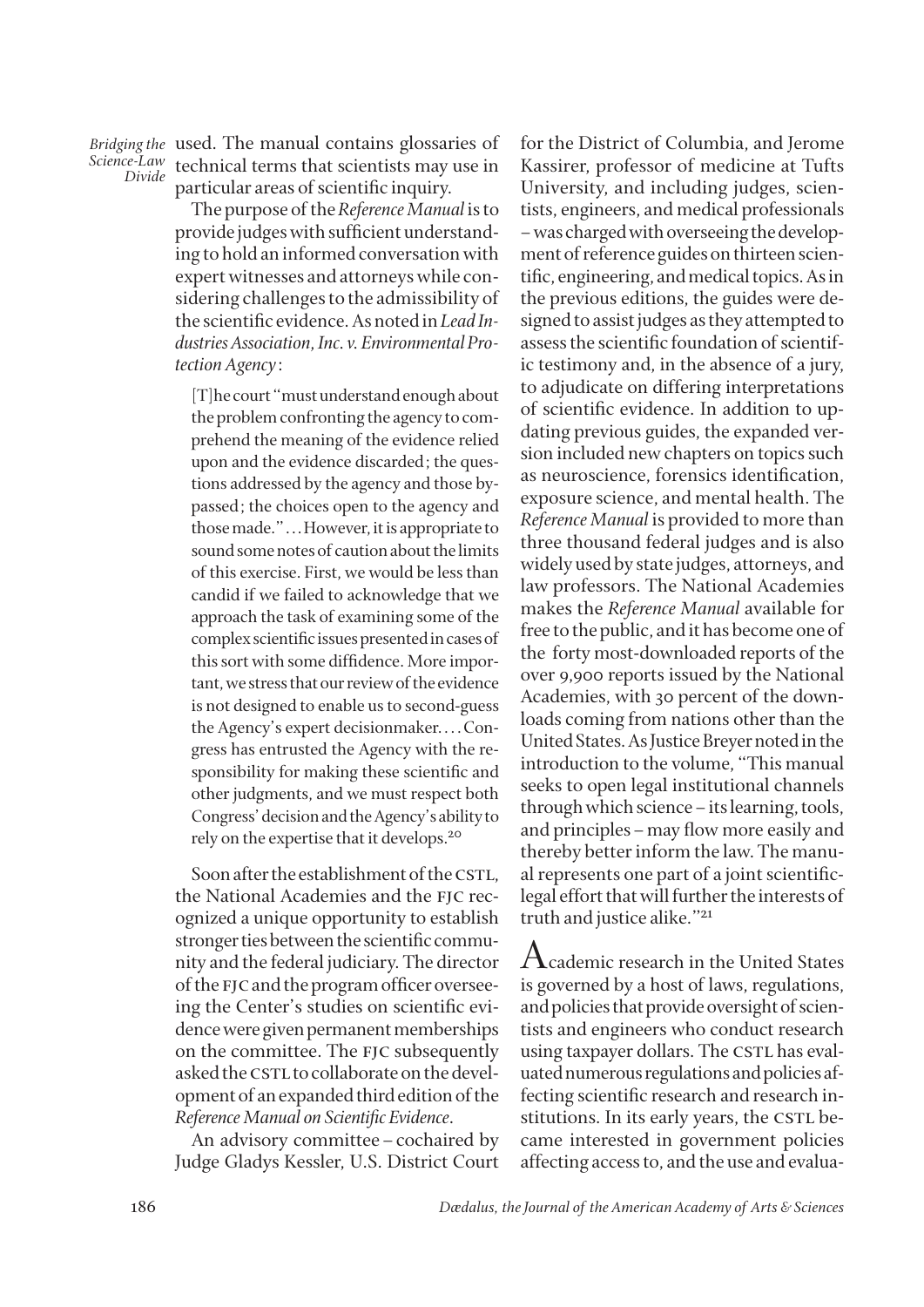tion of, research findings or scientific findings relied upon by government agencies. Questions arose as to the applicability of *Daubert* to administrative agencies.<sup>22</sup> This interest was stimulated by the Data Quality Act, which directed the White House Office of Management and Budget (omb) to develop government-wide guidelines to "provide policy and procedural guidance to federal agencies for ensuring and maximizing the quality, objectivity, utility, and integrity of information . . . disseminated by Federal agencies."23 Companion guidelines included in the OMB Information Quality Bulletin for Peer Review provided guidance to agencies regarding how to conduct peer review of the "most important science disseminated by the Federal Government."<sup>24</sup> Both the research community and federal agencies expressed concerns, however, that the proposed OMB guidelines would, in the name of quality and transparency, disrupt scientific practice and would be used by special interest groups to contest the scientific premises of government rules and regulations. To some, the Data Quality Act appeared to be a *Daubert*-like screening of scientific information and agency processes relied upon by federal regulatory agencies.25 At the request of the omb, in 2002 and 2003, the CSTL convened a series of workshops where the affected communities (federal agencies, researchers, public interest groups, and industry) could express their concerns to the OMB. John Graham, the administrator of the omb's Office of Information and Regulatory Affairs (oira), and several other OMB senior staff attended these workshops. The exchange of information during these discussions led to substantive revisions to both sets of omb guidelines and an apparently greater understanding of the scientific process by the oira.

Most recently, in 2016, the CSTL issued a report entitled *Optimizing the Nation's Investment in Academic Research: A New Regulatory Framework for the 21st Century*. The report was

commissioned by Congress and authored David by a CSTL study committee chaired by Larry Baltimore, Faulkner, president emeritus of the Univer- & Anne-Marie sity of Texas at Austin; Harriet Rabb, gen- Mazza eral counsel of The Rockefeller University, served as vice chair. The report considers a broad range of regulations governing academic research, from proposal development to the acceptance of an award, to the conduct of research, to the final closeout of a contract or grant. The study recognizes the importance of regulation in protecting the government, research institutions, investigators, and the public from fraud, waste, and abuse, while providing an organizing framework for the conduct of research. The report found that the increasing number of laws, regulations, and policies emerging over past decades have had the unintended negative effect of diverting significant researcher time from research. In essence, the country is not reaping the full benefits from all the research it is funding:

The continuing expansion of federal regulations and requirements is diminishing the effectiveness of the U.S. research enterprise and lowering the return on the federal investment in basic and applied research by diverting investigators' time and institutional resources away from research and toward administrative and compliance matters. A new framework . . . is needed to ensure that regulatory requirements are justified, proportional to the problems being addressed, and harmonized across funding agencies so as to create a more effective and efficient partnership between funding agencies and research institutions.26

Among its many recommendations, the report called for the establishment of a Research Policy Board as an "analytical, anticipatory, and coordinating forum on research regulatory policy." This recommendation, along with many of the committee's other recommendations, was enacted with the passage of several laws, including the 21st Century Cures Act (2016).<sup>27</sup>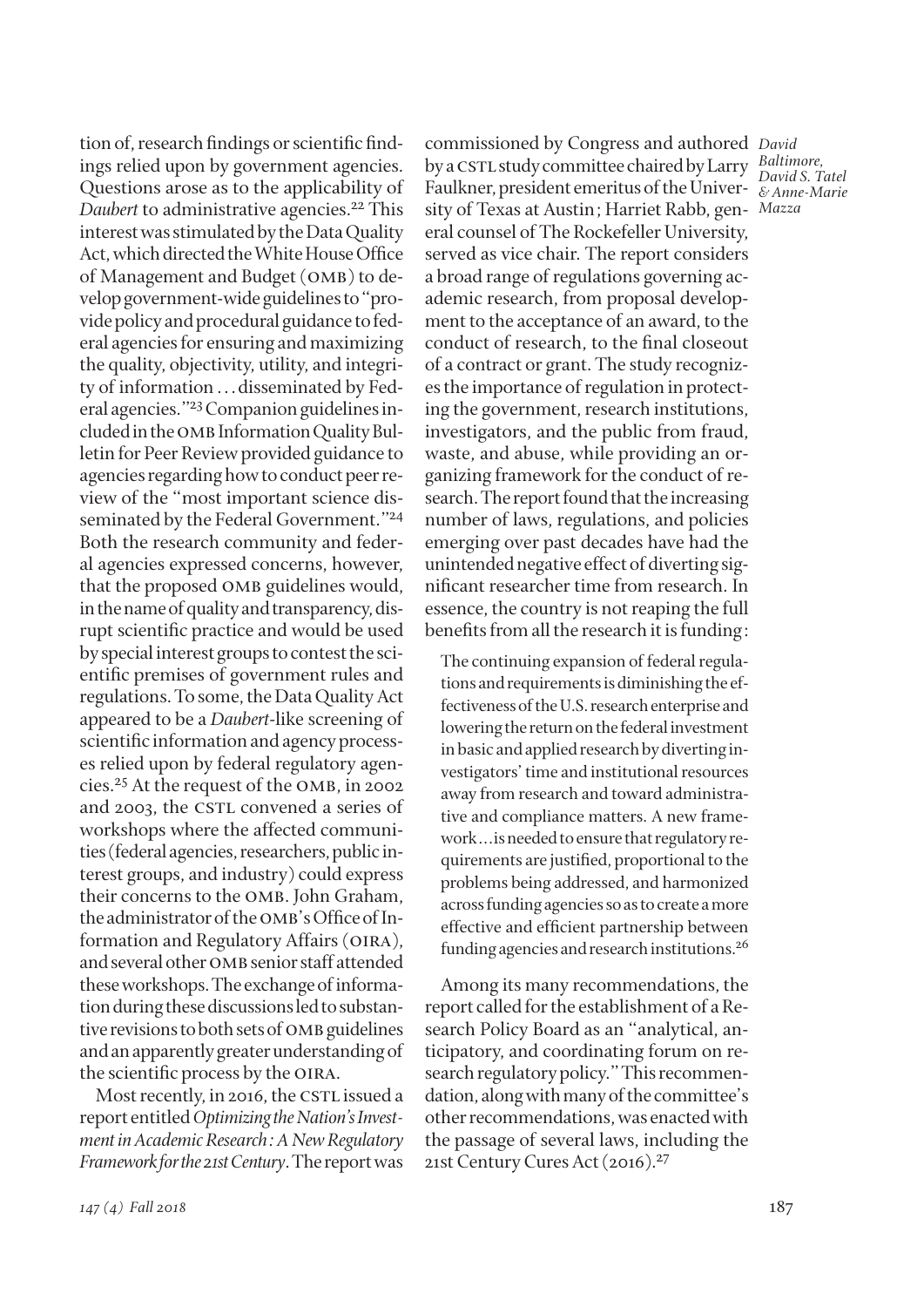*Bridging the Science-Law Divide*

The committee also called upon Congress to appoint a national commission on human research subjects and recommended that the Department of Health and Human Services withdraw its Notice of Proposed Rulemaking on the Federal Policy for the Protection of Human Subjects. The committee argued that since the 1978 issuance of the Belmont Report, which articulated three principles key to the protection of human beings used in research studies,

the biomedical and sociobehavioral research enterprises have grown enormously. This growth, accompanied by the development of a remarkable number of new research capabilities and contexts, raises questions as to the optimum application and balancing of the Belmont principles, as well as whether these principles are, in and of themselves, still sufficient pillars upon which to build human research protection programs and regulations. In addition, the overarching legal and regulatory frameworks and institutional arrangements governing human research subjects require reconsideration and clarification.28

While a commission has not been appointed and the final rule was issued in January 2017, it is important to note that newly issued federal policy reflects many of the committee's concerns.29 Most notably, it did not adopt a controversial proposal to require researchers to obtain informed consent to use unidentified biospecimens in research.

cstl activities demonstrate the importance and value of having the legal and scientific communities involved in the development of the legal and regulatory apparatuses that govern research and in discussions about how scientific research is conducted. A better understanding of both cultures affords the nation an opportunity to maximize the value of its considerable investment in research for the benefit of the American economy and the health and social well-being of its citizens.

Regulation of emerging technologies has been of particular interest to CSTL members. The committee has convened meetings on synthetic biology, gain of function research, neuroscience, and human genome editing, to name just a few topics. In the course of these explorations, it has become increasingly clear that law and science speak only to some of the issues that arise, and that it is imperative to consider ethical frameworks as well. As emerging technologies become a more prominent part of public discussions, ethical, moral, and societal issues must be part of future public dialogues.

We have also learned that it is necessary to expand our discussions beyond just the United States to include colleagues from around the world. At the behest of the National Academy of Sciences (nas) and National Academy of Medicine (nam), the CSTL led the Academies' collaboration with the Royal Society and Chinese Academy of Sciences to organize an international summit on human genome editing.30 A new gene editing tool, CRISPR-Cas9, captured the public's attention in 2015 when it became known that this tool could be used to alter the human germline. The use of crispr-cas9 to edit human genes raises profound questions about the manner in which the DNA of living beings may be altered, as well as the genomes of future offspring. The two-and-a-half day summit, held in December 2015, received worldwide attention, with representatives from more than twenty countries in attendance. The live webcast attracted more than three thousand viewers from seventy-one nations. At the conclusion of the summit, the summit planning committee released a statement, "On Human Gene Editing":

It would be irresponsible to proceed with any clinical use of germline editing unless and until (i) the relevant safety and efficacy issues have been resolved, based on appropriate understanding and balancing of risks, poten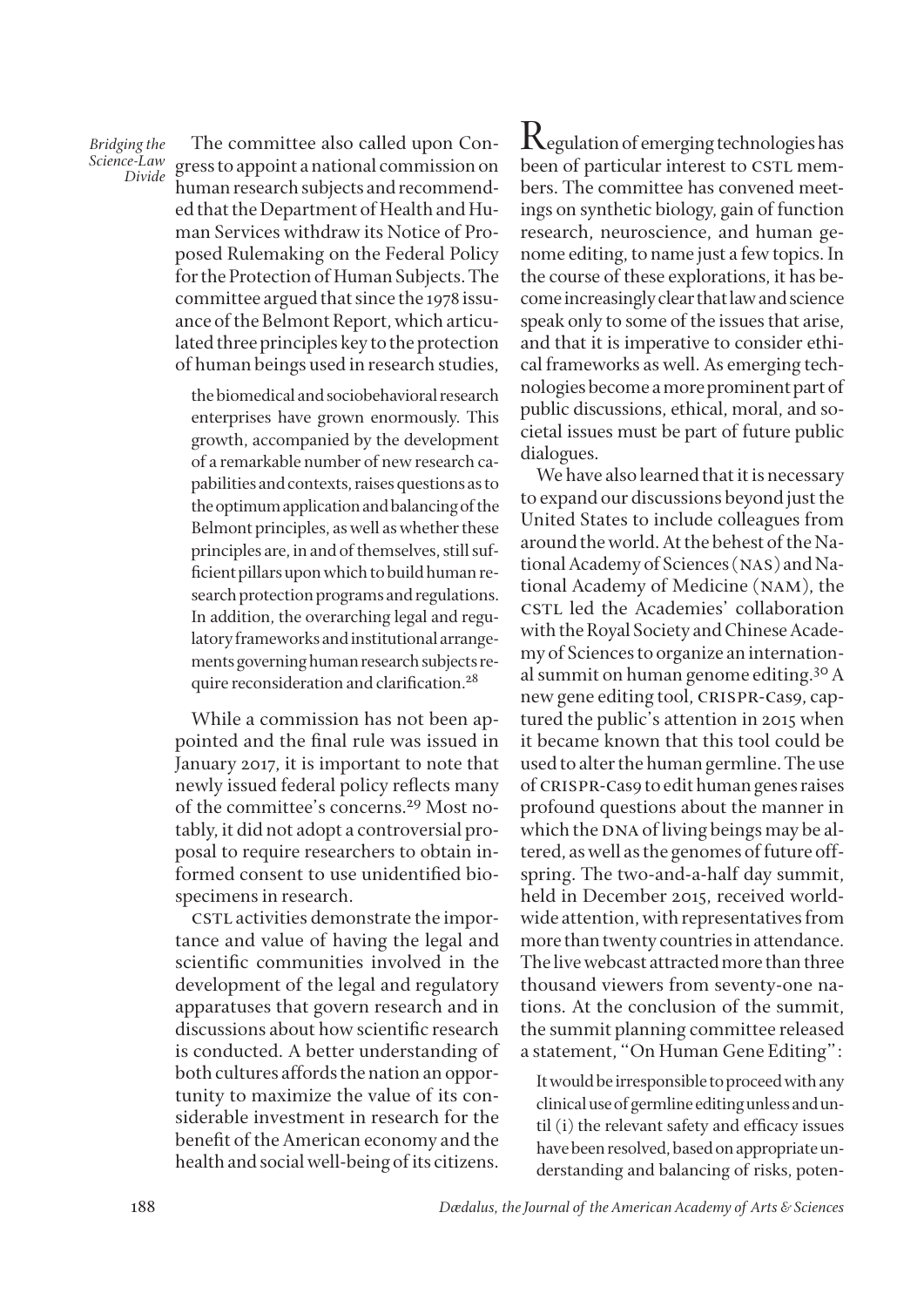tial benefits, and alternatives, and (ii) there is broad societal consensus about the appropriateness of the proposed application. Moreover, any clinical use should proceed only under appropriate regulatory oversight.31

Recognizing that the human genome is "shared among all nations," the statement called for "an ongoing international forum to discuss potential clinical uses of gene editing; help inform decisions by national policymakers and others; formulate recommendations and guidelines; and promote coordination among nations."32 Since the 2015 summit, the nas and nam issued a consensus report, *Human Genome Editing,*  that indicated that, in the future, clinical trials for genome editing of the human germline could be permitted, but only for serious conditions under stringent oversight. The report outlines several criteria that should be met before allowing such trials to go forward.33 Other organizations have issued guidance as well.34 A second international summit co-organized by the nas, nam, the Royal Society, and the Academy of Sciences of Hong Kong will be held in Hong Kong in November 2018.35

s the CSTL continues to chart its course. it has identified several important topics where science, law, ethics, and international engagement will play a critical role.

In recent decades, major advances in neuroscience, psychology, behavioral economics, and related fields have expanded our understanding of human cognition and mental processes. This work has had wide-ranging significance in illuminating phenomena such as visual perception, memory, rational choice, and decision-making. A 2014 cstl report, *Identifying the Culprit: Assessing Eyewitness Identification*, chaired by Thomas D. Albright, director of the Vision Center and Laboratory at the Salk Institute for Biological Studies, and Judge Jed Rakoff, U.S. District Court for the Southern District of

New York, synthesized and applied insights David from this body of research to the topic of Baltimore, *& Anne-Marie*  eyewitness identifications. The report dis-*Mazza* cussed the scientific foundations of visual perceptual experience and memory, identified key factors that can lead to error, and offered recommendations for best practices to improve the accuracy of eyewitness identification in criminal investigations. In 2017, the U.S. Department of Justice issued new procedures for how the FBI and other law enforcement agencies should ask eyewitnesses to identify suspects using photo lineups.<sup>36</sup>

The related topic of unconscious bias has garnered much attention in light of well-publicized incidents of police use of force against minority citizens. While this is hardly the first time the issue has been at the forefront of national conversation, today we can engage in this conversation against a backdrop of over two decades of scientific research on the cognitive mechanisms that underlie unconscious bias. The cstl envisions a study that recognizes the pervasiveness of unconscious bias as a common aspect of mental processing in a wide variety of contexts affecting a wide variety of groups. For example, recent studies by social psychologist Kelly M. Hoffman and colleagues have demonstrated that medical students and residents who held false beliefs regarding biological differences between blacks and whites (for example, that black people's skin is thicker than white people's skin) showed racial bias in the accuracy of not only their pain assessments, but also their treatment recommendations.37 In a separate context, then–acting director of the U.S. Office of Personnel Management, in congressional testimony offered in 2016, described gender bias in federal hiring practices and identified unconscious bias as the most challenging barrier to diversity and inclusion.38

At a recent speech to incoming students at Georgetown Law, Associate Supreme

*David S. Tatel*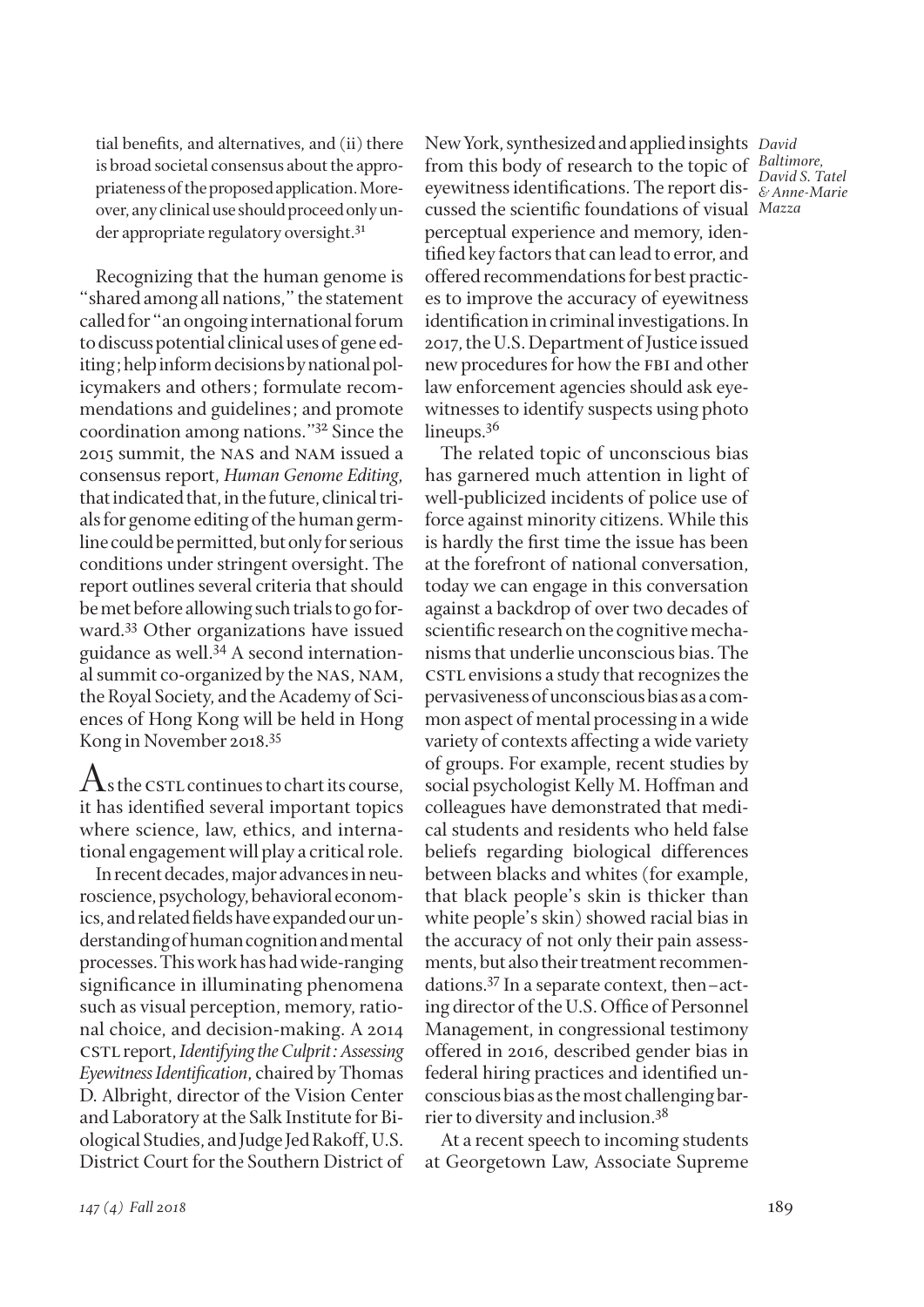*Science-Law Divide*

*Bridging the*  Court Justice Ruth Bader Ginsberg observed that, while many overt barriers to employment discrimination are gone, what remains is unconscious bias, which is harder to address. Unconscious biases have profound implications for efforts to increase diversity in hiring and promotion practices across all sectors of the economy, for criminal justice, and for decisions regarding housing and finance.

> Scientific understanding of unconscious bias has advanced considerably in recent decades, but this body of research has had minimal impact on law and policy.39 Some courts and judges have occasionally recognized the reality of unconscious bias. As Justice Kennedy noted: "Recognition of disparate-impact liability under the [Fair Housing Act] also plays a role in uncovering discriminatory intent: It permits plaintiffs to counteract unconscious prejudices and disguised animus that escape easy classification as disparate treatment."40 Nonetheless, there is no systematic or well-developed approach to how such biases should be taken into account under relevant legal standards.

> The emerging body of research on unconscious bias has the potential to inform and motivate institutional reform in multiple environments. In police departments, universities, industry, and other settings, administrators are searching for ways to reduce unconscious bias not only to lessen legal exposure, but also to achieve diversityrelated objectives and to improve organizational performance and credibility. By bringing the disciplined focus of science to bear on this critical issue, the CSTL seeks to stimulate new conversations about the nature of discrimination and to identify ways to counteract ingrained unconscious modes of information processing.

> To take another example, the exploration of outer space has until recently been the exclusive domain of a few prominent governments. Today, however, we are witness

ing increasing interest in the exploration of space by emerging nations and nongovernmental entities. Scientific and technological advances–such as the development of small satellites for research, communications, and remote sensing, and commercial launch services–are rapidly changing access to space and expanding the scope of space activities. The diversification and growth of new actors and activities in space raise questions about the adequacy of existing laws, regulations, and policies. As recently noted by Joan Johnson-Freese,

Fifty years on, the Outer Space Treaty and its spin-offs are still appropriate. But interpretations of its provisions are, more than ever, being influenced by commercial interests and politics. Supplementary rules and norms are needed. In an era in which international cooperation on treaties is tenuous, informal agreements and resolutions must guide space-faring actors, protect the environment and prevent wars.41

The CSTL sees this new era of activity in space as an appropriate time to explore and evaluate the adequacy of the legal, policy, and regulatory regimes governing the exploration and use of space.

 $\mathbf{I}$ n this essay, we have taken the opportunity to describe the history of the CSTL, to provide some examples of the work the committee has done, and to identify areas of concern that will be the topics of study in the future. We have tried to illustrate the richness that emerges from thinking about the interface of science, technology, and law. Interestingly, both science and law have the same property of never being fixed and complete. It is our hope that having members from the worlds of science and law meet regularly provides a venue in which viewpoints are broadened on a range of issues, thus furthering understanding in both communities that extends beyond individual committee members.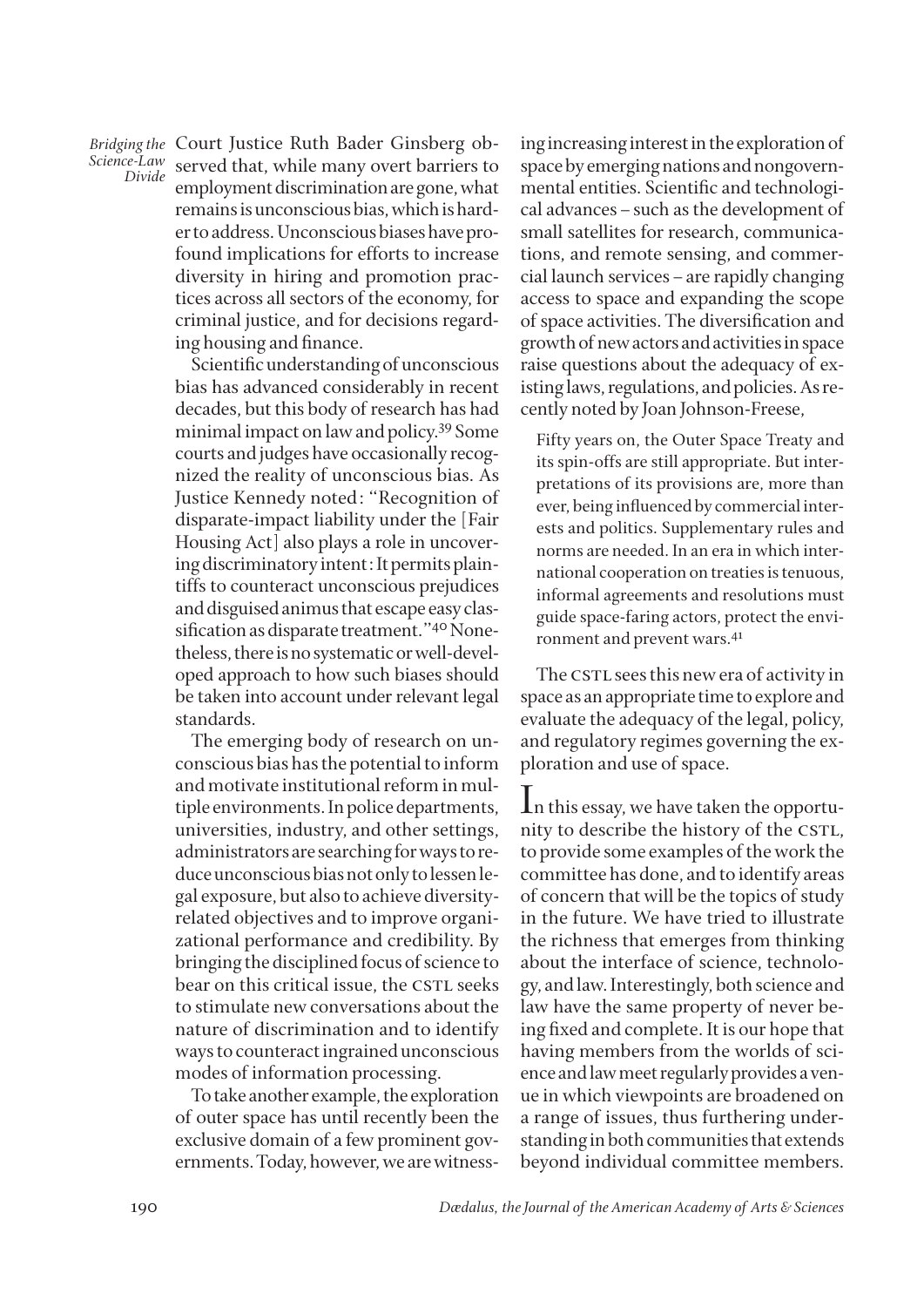As the knowledge of science and the procedures of law evolve, the need for this "cross-pollination" becomes ever more

necessary. Thus, the work of the CSTL will David never be complete, and its particular con-Baltimore, cerns will inevitably vary over time.

*David S. Tatel & Anne-Marie Mazza*

## author biographies

DAVID BALTIMORE, a Fellow of the American Academy since 1974, is President Emeritus and the Robert Andrews Millikan Professor of Biology in the Division of Biology and Biological Engineering at the California Institute of Technology. He is Cochair of the Committee on Science, Technology, and Law at the National Academies of Sciences, Engineering, and Medicine. His recent publications include articles in the journals *Blood*, *Journal of Immunotherapy*, and *Proceedings of the National Academy of Sciences*.

DAVID S. TATEL, a Fellow of the American Academy since 2015, is a Judge for the United States Court of Appeals for the District of Columbia Circuit. He is Cochair of the Committee on Science, Technology, and Law at the National Academies of Sciences, Engineering, and Medicine.

anne-marie mazza is Senior Director of the Committee on Science, Technology, and Law at the National Academies of Sciences, Engineering, and Medicine. The committee's recent publications include *Dual Use Research of Concern in the Life Sciences: Current Issues and Controversies* (2017), *Making the Living World Engineerable: Science, Practice, and Policy* (2016), *Optimizing the Nation's Investment in Academic Research* (2016), and *Strengthening Forensic Science in the United States: A Path Forward* (2009).

## **ENDNOTES**

- <sup>1</sup> "[L]aw and science are both knowledge-generating institutions, but . . . fact-making serves different functions in these two settings." Sheila Jasanoff, "Law's Knowledge: Science for Justice in Legal Settings," *American Journal of Public Health* 95 (S1) (2005): S49–59.
- <sup>2</sup> As Susan Haack put it: "two simple observations: that the work of a scientist is very different from the work of an attorney or a judge; and that, when scientists give expert testimony or advise a court, a regulative body, etc., communication can be difficult and very imperfect." Susan Haack, "Scientific Inference vs. Legal Reasoning?–Not so Fast!" paper shared at the *Dædalus* authors' conference on "Science and the Legal System," July 2017, Cambridge, Massachusetts.
- <sup>3</sup> The CSTL is not the first attempt at building better understanding and communication between these two communities. Indeed, Sheila Jasanoff was, and remains, a pioneer in this field, providing foundational understanding of the interactions between law and science. Also, in 1974, the American Association for the Advancement of Science and American Bar Association founded the National Conference of Lawyers and Scientists. See American Association for the Advancement of Science, "National Conference of Lawyers and Scientists," https:// www.aaas.org/page/national-conference-lawyers-and-scientists. And, in 1975, the National Research Council established the Committee on Law and Justice "to improve governmental decision making and public policy, and promote the understanding and dissemination of research in matters involving law and justice." See The National Academies of Science, Engineering, and Medicine, http://sites.nationalacademies.org/DBASSE/CLAJ/DBASSE\_073357.
- <sup>4</sup> Throughout this essay, when we refer to the scientific and legal communities, we mean to include with the scientific community the engineering and medical communities, and when we refer to the legal community, we are including the judiciary, legal academy, legal practitioners, and policy-makers. (For a complete view of the CSTL's work, see www.nationalacademies.org/stl.)
- <sup>5</sup> See, for example, the National Academies' reports: National Research Council, *DNA Technology in Forensic Sciences* (Washington, D.C.: National Academies Press, 2004); and National Re-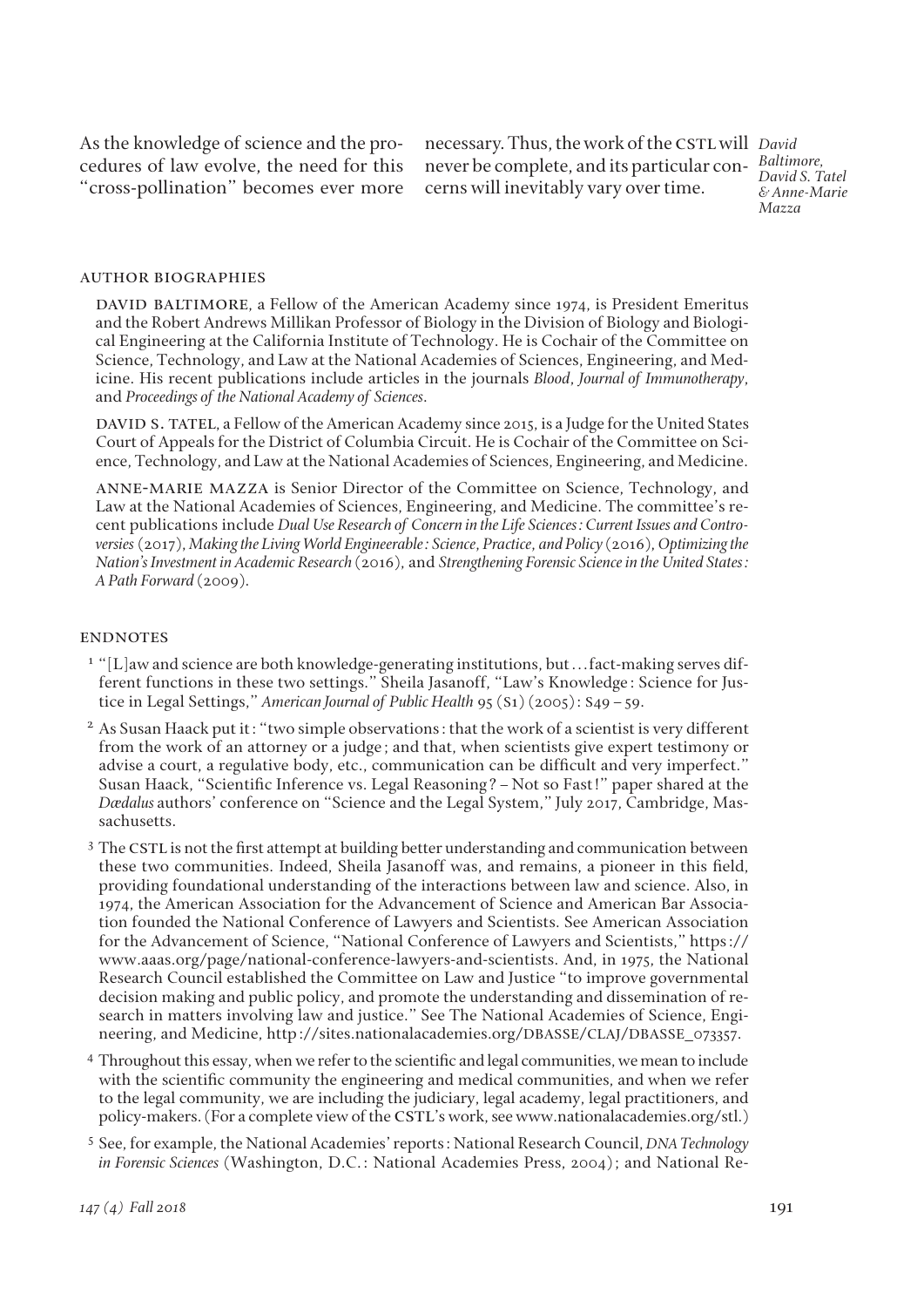*Bridging the Science-Law Divide* search Council, *Forensic Analysis: Weighing Bullet Lead Evidence* (Washington, D.C.: National Academies Press, 2004).

- <sup>6</sup> *Daubert v. Merrell Dow Pharmaceuticals, Inc.*, 509 U.S. 579 (1993). In *Daubert*,the Supreme Court ruled that a "trial judge must ensure that any and all scientific testimony or evidence admitted is not only relevant, but reliable." To assist in this assessment, the Court offered some guideposts for identifying proffered scientific testimony that was properly grounded in scientific knowledge. The Court suggested that trial judges ought to consider: 1) whether a theory or technique "can be (and has been) tested"; 2) whether the theory or technique "has been subjected to peer review and publication"; 3) "the known or potential rate of error" of a particular scientific technique;  $_4$ ) "the existence and maintenance of standards controlling the technique's operation"; and 5) a scientific technique's degree of acceptance within a relevant scientific community. The Supreme Court further developed these standards in *General Electric Co. v. Joiner*, 522 U. S. 136 (1997); and *Kumho Tire Co. v. Carmichael*, 526 U.S. 137 (1999). It should be pointed out, however, that the Court was careful to make clear that meeting these suggested standards was neither necessary nor necessarily sufficient to justify the admission of scientific evidence. Nonetheless, lower courts have often acted as though they were.
- <sup>7</sup> Brief for the American Association for the Advancement of Science and the National Academy of Sciences as *amici curia* in Support of Respondent in *Daubert v. Merrell Dow Pharmaceuticals Inc*., January 19, 1993. Emphasis in original.
- <sup>8</sup> Ibid., 27. The brief specified criteria such as the generation and testing of hypotheses, replication of results, the use of peer review, and acceptance by the scientific community.
- <sup>9</sup> Donald Kennedy is president emeritus of Stanford University, administratoremeritus of the U.S. Food and Drug Administration, and emeritus editor-in-chief of *Science* magazine. Richard Merrill is formerly of counsel for Covington and Burling, general counsel for the U.S. Food and Drug Administration, and dean emeritus of the School of Law at the University of Virginia.
- <sup>10</sup> Donald Kennedy and Richard A. Merrill, "Science and the Law," *Issues in Science and Technology*  $16(4)(2000): 49-51.$
- <sup>11</sup> Richard Meserve is senior of counsel for Covington and Burling and president emeritus of the Carnegie Institution for Science. It should also be noted that he coauthored *amici curia* briefs submitted on behalf of the National Academies in both *Daubert v. Merrell Dow Pharmaceuticals* and *Kumho Tire Co. v. Carmichael*. David Korn is professor of pathology at Massachusetts General Hospital and Harvard Medical School, and dean emeritus at the Stanford University Medical School.
- <sup>12</sup> *Ethyl Corporation v. Environmental Protection Agency*, 541 F.2d 1, 36–37 (D.C. Cir. 1976).
- <sup>13</sup> National Research Council, *Strengthening Forensic Science in the United States: A Path Forward* (Washington, D.C.: National Academies Press, 2009), 7.
- <sup>14</sup> The report stimulated an ongoing national discussion on the need to improve forensic science; prompted the creation of a DOJ–NIST National Commission on Forensic Science and the establishment by NIST of a Forensic Science Center of Excellence; led the FBI to review thousands of cases where testimony regarding hair evidence was suspect; generated multiple proposals of federal legislation adopting the report's recommendations; has been cited in numerous court decisions, including decisions by the U.S. Supreme Court (see Antonin Scalia in *Melendez-Diaz v. Massachusetts*: "According to the CSTL forensic science report, '[t]he majority of [laboratories producing forensic evidence] are administered by law enforcement agencies, such as police departments, where the laboratory administrator reports to the head of the agency.' And '[b]ecause forensic scientists often are driven in their work by a need to answer a particular question related to the issues of a particular case, they sometimes face pressure to sacrifice appropriate methodology for the sake of expediency.' A forensic analyst responding to a request from a law enforcement official may feel pressure–or have an incentive–to alter the evidence in a manner favorable to the prosecution."); and has generated ongoing media and popular cultural coverage (see, for example, *Last Week Tonight with John Oliver*, October 1, 2017, https://www.youtube.com/watch?v=ScmJvmzDcG0). Nonetheless, progress is slow and efforts to thwart progress continue: in 2017, the DOJ, under the direc-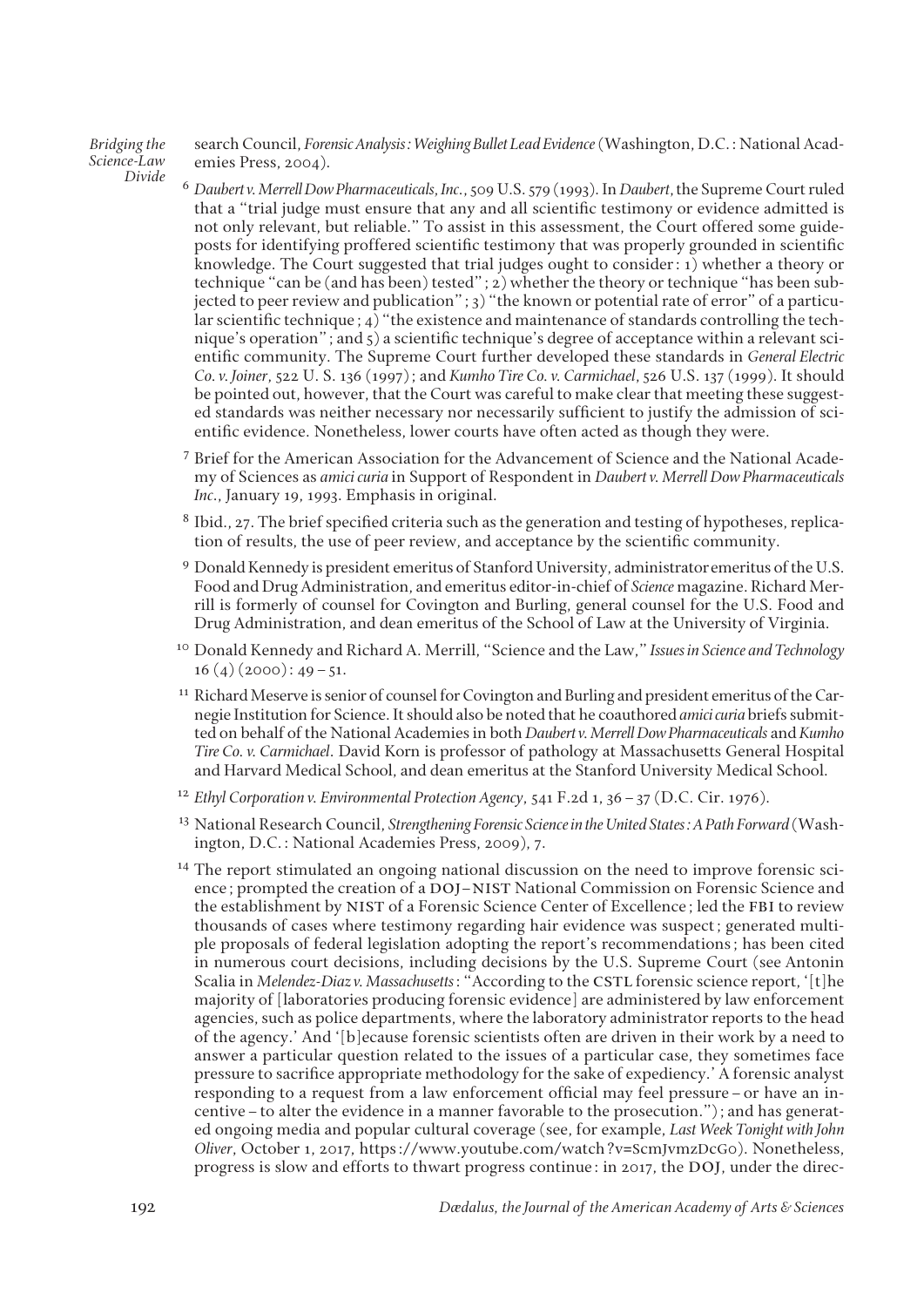tive of Attorney General Jeff Sessions, decided not to renew the National Commission, opt- David ing instead to appoint a former prosecutor as the DOJ's forensic science advisor.

*Baltimore, David S. Tatel* 

- <sup>15</sup> In *Frye v. United States, the U.S. Court of Appeals for the D.C. Circuit ruled that to be admitted & Anne-Marie* into court, scientific evidence must have "gained general acceptance in the particular field in Mazza which it belongs." *People v. Marx*, 54 Cal. App. 3d 100 (2d Dist. 1975). For a more detailed discussion of *People v. Marx*, see David L. Faigman, Edward K. Cheng, Jennifer L. Mnookin, et al., *Modern Scientific Evidence: The Law and Science of Expert Testimony*, 2016–2017 ed.(Eagan, Minn.: Thomson Reuters, 2016), sec. 35:5.
- <sup>16</sup> See, for example, Honorable Jolene Grubb Kopriva, March 8, 2017, Opinion and Order in *Commonwealth of Pennsylvania v. Paul Allen Ross*, in which Judge Kopriva, in refusing to exclude bite mark evidence, wrote, "Although the use of bite mark evidence is beginning to face challenges, it would be premature for this court to order that the methodology is no longer generally accepted in the relevant scientific community."
- <sup>17</sup> In 2016, the Texas Forensic Science Commission recommended a moratorium on the use of bite mark evidence in future criminal prosecutions in Texas until the technique could be scientifically validated, and ordered a review of every conviction in Texas in which bite marks were used.
- <sup>18</sup> See Stephanie Damon-Moore, "Trial Judges and the Forensic Sciences Problem," *NYU Law Review* 92 (2017): 1570; "Trial judges are uniquely well positioned to staunch the flow of unreliable forensic evidence into court. . . . In order to do so, however, trial judges must break with sometimes-lengthy histories of admission, engage in a technical analysis outside the wheelhouse of most lawyers, and perhaps even face political backlash against an unpopular decision. As difficult as this may seem, none of the obstacles facing trial judges are insurmountable, and none exempt trial judges from their obligation to vigilantly gatekeep expert evidence in their courtrooms. . . . Now more than ever, trial judges must lead the way toward a better future for forensic evidence."
- <sup>19</sup> See Peter J. Neufeld, "The (Near) Irrelevance of *Daubert* to Criminal Justice and Some Suggestions for Reform," *American Journal of Public Health* 95 (S1) (2005): S107, S109.
- <sup>20</sup> *Lead Industries Association, Inc. v. Environmental Protection Agency*, 647 F.2d 1130, 1145–1146 (D.C. Cir. 1980).
- <sup>21</sup> National Academy of Sciences, *Reference Manual on Scientific Evidence*, 3rd ed.(Washington, D.C.: National Academies Press, 2001), 9.
- <sup>22</sup> Wendy E. Wagner, "Importing *Daubert* to Administrative Agencies through the Information Quality Act," *Journal of Law and Policy* 12 (2) (2004).
- <sup>23</sup> Section 515(a) of the Treasury and General Government Appropriations Act for Fiscal Year 2001 (Public Law 106-554).
- <sup>24</sup> Office of Management and Budget, Executive Office of the President, "Final Information Quality Bulletin for Peer Review," *Federal Register* 70 (10) (January 14, 2005).
- <sup>25</sup> Wagner, "Importing *Daubert*," 590–591 [see note 22].
- <sup>26</sup> National Academies of Sciences, Engineering, and Medicine, *Optimizing the Nation's Investment in Academic Research* (Washington, D.C.: National Academies Press, 2016), 6.
- <sup>27</sup> 21st Century Cures Act (Public Law 114-255).
- <sup>28</sup> National Academies of Sciences, Engineering, and Medicine, *Optimizing the Nation's Investment in Academic Research*, 167 [see note 26].
- <sup>29</sup> Its implementation has been twice postponed, and its full implementation is now scheduled for January 21, 2019. See Jerry Menikoff, Julie Kaneshiro, and Ivor Pritchard, "The Common Rule, Updated," *New England Journal of Medicine* 376 (2017): 613–615, wherein the authors state: "influential reports, including one from the National Academies of Sciences, Engineering, and Medicine, led to a long process of deliberation and discussion. The result is a final rule that differs significantly from what was initially proposed."